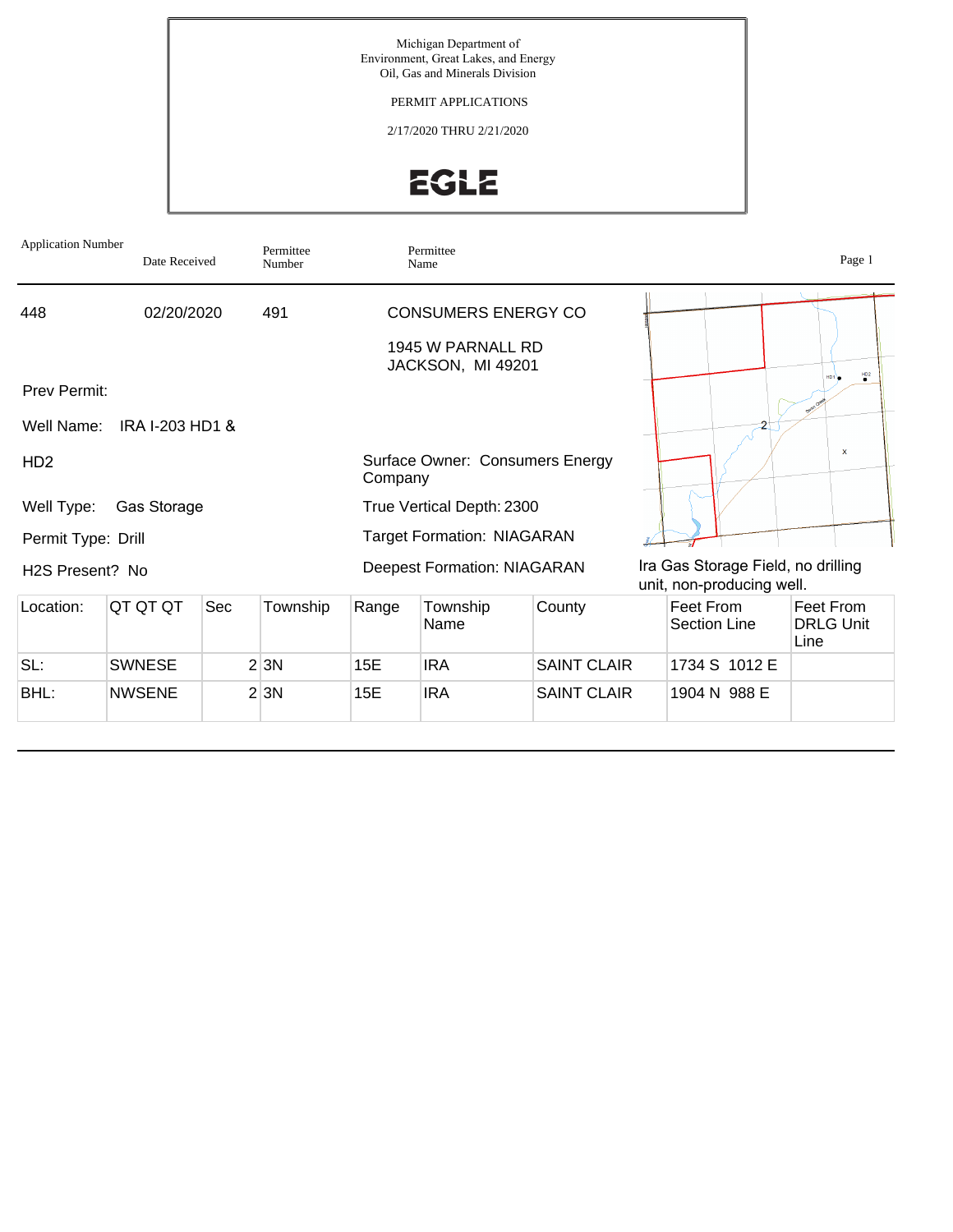|                    |                                              |                     | Michigan Department of<br>Environment, Great Lakes, and Energy<br>Oil, Gas and Minerals Division<br>PERMIT LIST<br>2/17/2020 THRU 2/21/2020<br><b>EGLE</b> |                                                                  |
|--------------------|----------------------------------------------|---------------------|------------------------------------------------------------------------------------------------------------------------------------------------------------|------------------------------------------------------------------|
| Permit Number      | <b>Issue Date</b>                            | Permittee<br>Number | Permittee<br>Name                                                                                                                                          | Page 1                                                           |
| 61473              | 2/18/2020<br>API Well No: 21-025-62020-00-00 | 5320                | <b>SAVOY ENERGY LP</b><br>920 HASTINGS STREET, SUITE A<br>PO BOX 1560<br>TRAVERSE CITY, MI49685-1560                                                       | $\frac{66}{2}$                                                   |
| Prev Permit:       |                                              |                     | Surface Owner: Wagley, Susan M.                                                                                                                            |                                                                  |
| Well Name:         | WAGLEY 1-2                                   |                     | True Vertical Depth: 4000FT                                                                                                                                |                                                                  |
| Well Type:         | Oil Well                                     |                     | <b>Target Formation: TRENTON-BLACK</b><br><b>RIVER</b>                                                                                                     |                                                                  |
| Permit Type: Drill |                                              |                     | Deepest Formation: PRAIRIE DU                                                                                                                              |                                                                  |
| H2S Present? No    |                                              |                     | <b>CHIEN</b>                                                                                                                                               | 40-Acre Drilling Unit, E/2 NW/4<br>SE/4, W/2 NE/4 SE/4 Section 2 |

| Location: | IQT QT QT     | Sec | Township | Range | Township<br>Name | County         | Feet From<br>Section Line | Feet From<br><b>DRLG Unit</b><br>Line |
|-----------|---------------|-----|----------|-------|------------------|----------------|---------------------------|---------------------------------------|
| SL:       | <b>SWNESE</b> |     | 2 4S     | 8W    | <b>ATHENS</b>    | CALHOUN        | 1782 S 1209 E             |                                       |
| BHL:      | <b>SWNESE</b> |     | 2 4 S    | 8W    | <b>ATHENS</b>    | <b>CALHOUN</b> | 1782 S 1209 E             | 514 S 547 E                           |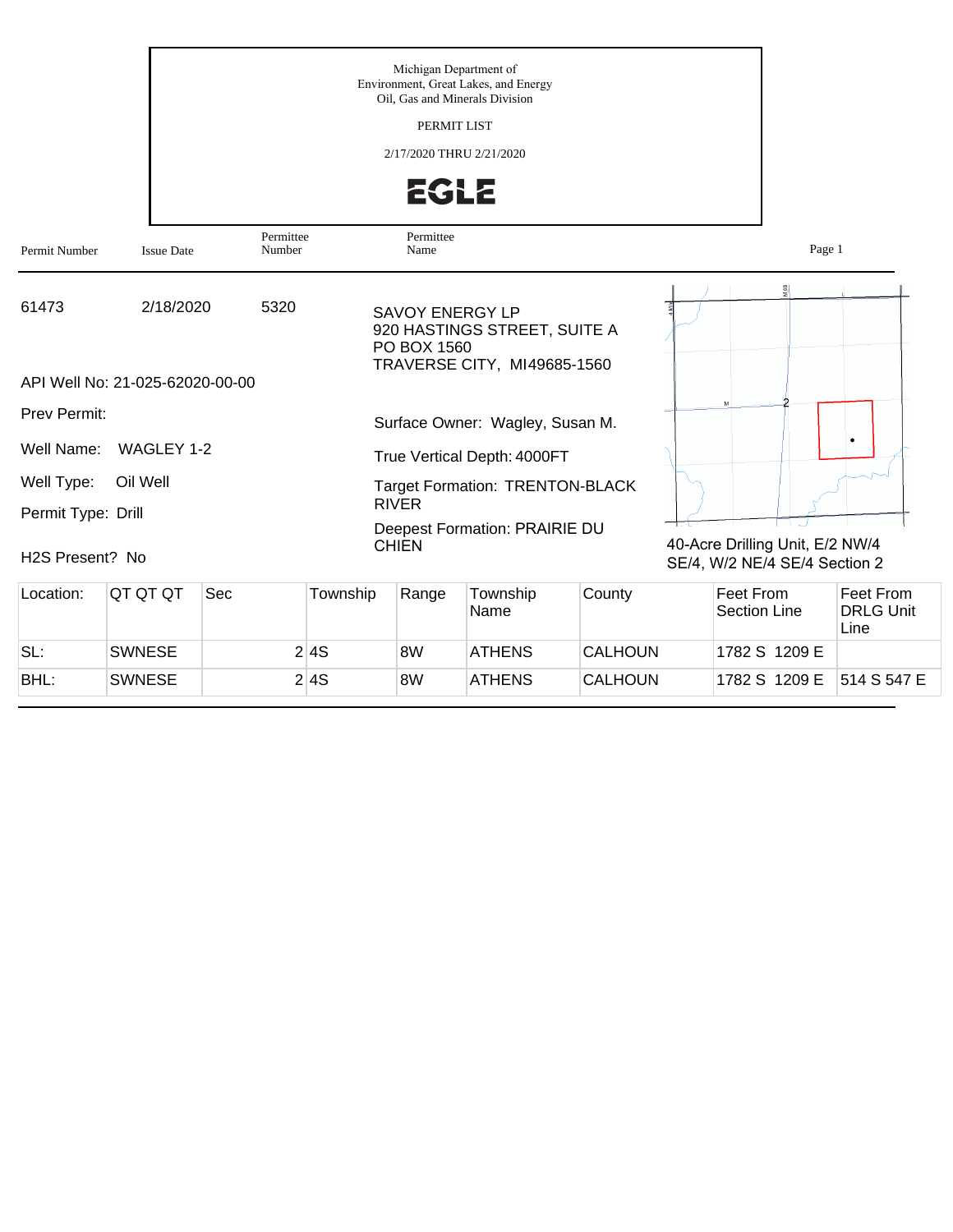Environment, Great Lakes, and Energy

#### Oil, Gas and Minerals Division

Updated Permits

2/17/2020 THRU 2/21/2020



Permit Number Permittee Number Permittee<br>Name Name Page 1

## **PLUGGING INSTRUCTIONS ISSUED:**

50955 6361 RIVERSIDE ENERGY MICHIGAN LLC 10691 EAST CARTER ROAD SUITE 201 TRAVERSE CITY, MI49684

API Well Number: 21-007-50955-00-00

Well Name: MARQUARDT 5-35

Plug Inst. Issue Date: 2/14/2020

| Location | <b>IOT OT OT</b> | <b>Sec</b> Township | Range | <b>Township Name</b> | County        | Feet From Section<br>Line | <b>Feet From DRLG</b><br>Unit |
|----------|------------------|---------------------|-------|----------------------|---------------|---------------------------|-------------------------------|
| SL:      | <b>ISESWNW</b>   | 35 30N              | 6E    | <b>WILSON</b>        | <b>ALPENA</b> | 350 S 673 W               |                               |
| BHL:     | ISESWNW          | 35 30N              | 6E    | <b>WILSON</b>        | <b>ALPENA</b> | 350 S 673 W               | 350 S 673 W                   |

Comment: App to P&A expires on 2/1/2021

50956 6361

RIVERSIDE ENERGY MICHIGAN LLC 10691 EAST CARTER ROAD SUITE 201 TRAVERSE CITY, MI49684

API Well Number: 21-007-50956-00-00

Well Name: HEMMINGSON 7-35

Plug Inst. Issue Date: 2/14/2020

| Location | <b>JOT OT OT</b> | <b>Sec</b> | Township | Range | Township Name | County        | <b>Feet From Section</b><br>Line | <b>Feet From DRLG</b><br>Unit |
|----------|------------------|------------|----------|-------|---------------|---------------|----------------------------------|-------------------------------|
| SL:      | <b>INESWNE</b>   |            | 35 30N   | 6E    | <b>WILSON</b> | <b>ALPENA</b> | 800 S 980 W                      | 800 S 980 W                   |

Comment: App to P&A expires on 2/1/2021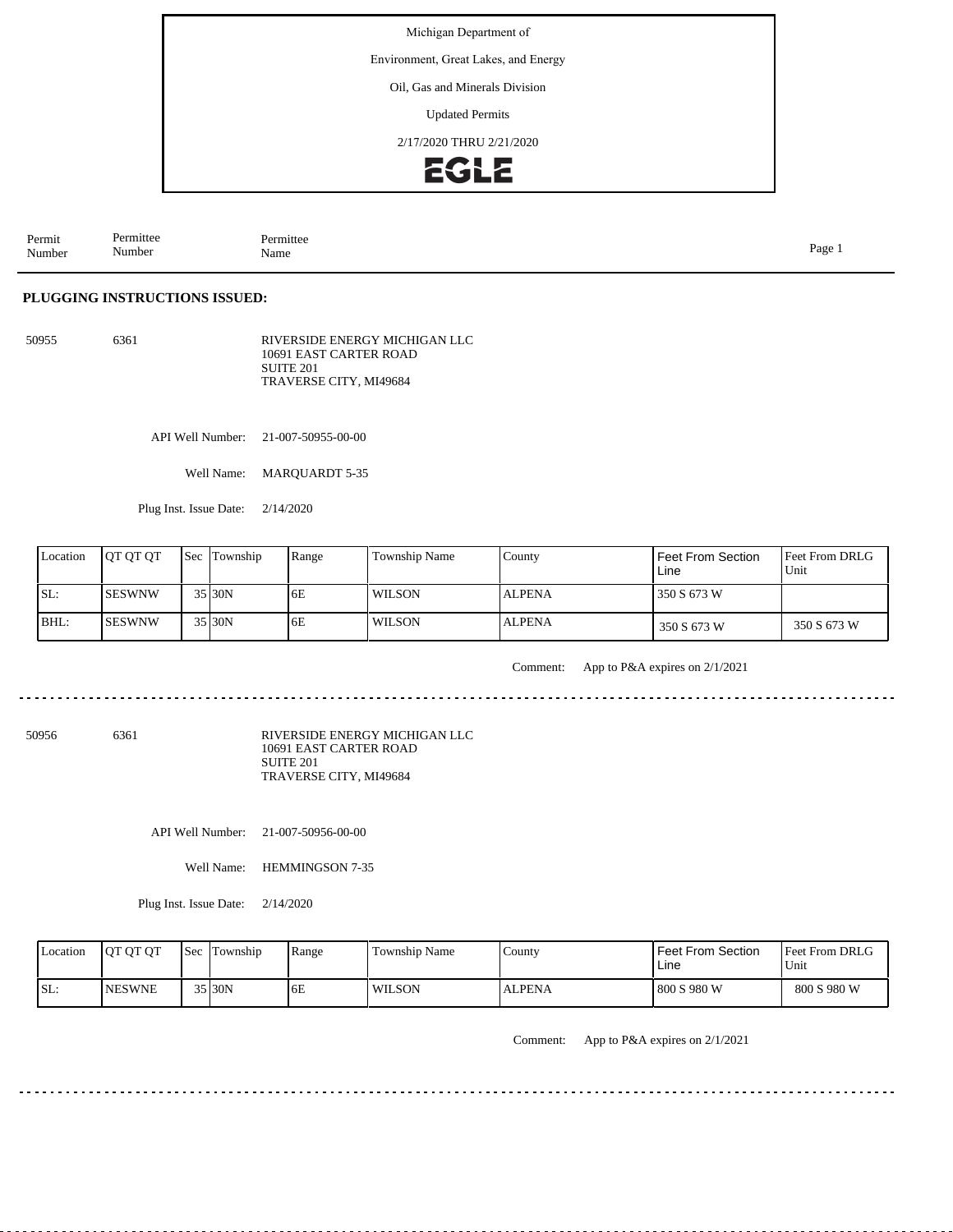Environment, Great Lakes, and Energy

## Oil, Gas and Minerals Division

Updated Permits

2/17/2020 THRU 2/21/2020



| Permit<br>Number                     | Permittee<br>Number |  |                        | Permittee<br>Name                                                                                     |               |               |                     |                     |  |  |
|--------------------------------------|---------------------|--|------------------------|-------------------------------------------------------------------------------------------------------|---------------|---------------|---------------------|---------------------|--|--|
| 50983                                | 6361                |  |                        | RIVERSIDE ENERGY MICHIGAN LLC<br>10691 EAST CARTER ROAD<br><b>SUITE 201</b><br>TRAVERSE CITY, MI49684 |               |               |                     |                     |  |  |
|                                      |                     |  | API Well Number:       | 21-007-50983-00-00                                                                                    |               |               |                     |                     |  |  |
|                                      |                     |  | Well Name:             | <b>GRUGEN 14-26</b>                                                                                   |               |               |                     |                     |  |  |
|                                      |                     |  | Plug Inst. Issue Date: | 2/14/2020                                                                                             |               |               |                     |                     |  |  |
| QT QT QT<br>Sec Township<br>Location |                     |  |                        | Range                                                                                                 | Township Name | County        | Feet From Section   | Feet From DRLG      |  |  |
| SL:                                  | <b>SESESW</b>       |  | 26 30N                 | 6E                                                                                                    | <b>WILSON</b> | <b>ALPENA</b> | Line<br>345 S 380 E | Unit<br>345 S 380 E |  |  |

Comment: App to P&A expires on 2/1/2021

51193 6361

RIVERSIDE ENERGY MICHIGAN LLC 10691 EAST CARTER ROAD SUITE 201 TRAVERSE CITY, MI49684

API Well Number: 21-007-51193-00-00

Well Name: STATE WILSON 13-35

Plug Inst. Issue Date: 2/14/2020

| Location | <b>OT OT OT</b> | <b>Sec</b> | Township | Range | <b>Township Name</b> | County        | Feet From Section<br>Line | <b>Feet From DRLG</b><br>Unit |
|----------|-----------------|------------|----------|-------|----------------------|---------------|---------------------------|-------------------------------|
| SL:      | Iswswsw         |            | $35$ 30N | '6E   | <b>WILSON</b>        | <b>ALPENA</b> | 441 S 405 W               | 441 S 405 W                   |

Comment: App to P&A expires on 2/1/2021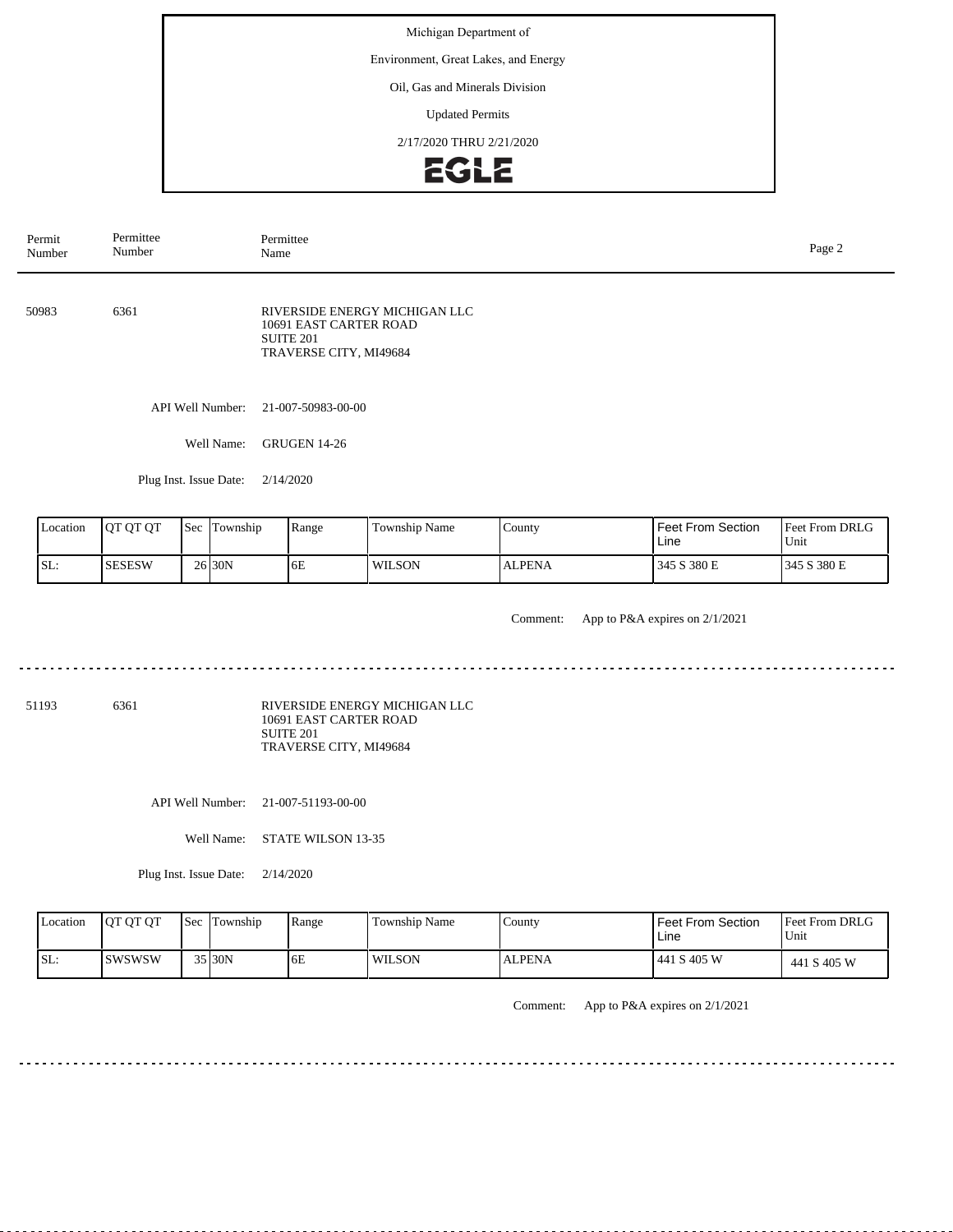Environment, Great Lakes, and Energy

## Oil, Gas and Minerals Division

Updated Permits

2/17/2020 THRU 2/21/2020



| Permit<br>Number                    | Permittee<br>Number                                          |  |                  | Permittee<br>Name                                                                                     |  |  |                          |                |  |  |  |
|-------------------------------------|--------------------------------------------------------------|--|------------------|-------------------------------------------------------------------------------------------------------|--|--|--------------------------|----------------|--|--|--|
| 57877                               | 6361                                                         |  |                  | RIVERSIDE ENERGY MICHIGAN LLC<br>10691 EAST CARTER ROAD<br><b>SUITE 201</b><br>TRAVERSE CITY, MI49684 |  |  |                          |                |  |  |  |
|                                     |                                                              |  | API Well Number: | 21-009-57877-00-00                                                                                    |  |  |                          |                |  |  |  |
|                                     |                                                              |  | Well Name:       | ALVA GREGORY 1-12 SWD                                                                                 |  |  |                          |                |  |  |  |
| Plug Inst. Issue Date:<br>2/18/2020 |                                                              |  |                  |                                                                                                       |  |  |                          |                |  |  |  |
| Location                            | QT QT QT<br>Sec Township<br>Range<br>Township Name<br>County |  |                  |                                                                                                       |  |  | <b>Feet From Section</b> | Feet From DRLG |  |  |  |

| Location | <b>OT OT OT</b> | Sec Township | Range | Township Name      | County        | <b>Feet From Section</b><br>Line | <b>Feet From DRLG</b><br>Unit |
|----------|-----------------|--------------|-------|--------------------|---------------|----------------------------------|-------------------------------|
| SL:      | <b>ISESWNE</b>  | $2$  30N     | 18W   | <b>FOREST HOME</b> | <b>ANTRIM</b> | 2054 N 1891 E                    |                               |
| BHL:     | <b>ISESWNE</b>  | 2 30N        | 8W    | <b>FOREST HOME</b> | <b>ANTRIM</b> | 2054 N 1891 E                    |                               |

<u>. . . . . . . . . . . . . .</u>

Comment: App to P&A expires on 2/18/2021

<u>. . . . . . . . . . . . . . . . .</u>

21207 6432

COLUMBUS OIL AND GAS LLC 6436 LAKESHORE ROAD

LAKEPORT, MI 48059

API Well Number: 21-147-21207-00-00

Well Name: BAUMGARTEN, EMMA 2

Plug Inst. Issue Date: 2/14/2020

| Location | <b>OT OT OT</b> | <b>Sec Township</b> | Range | <b>Township Name</b> | County       | <b>Feet From Section</b><br>∟ine | <b>Feet From DRLG</b><br>Unit |
|----------|-----------------|---------------------|-------|----------------------|--------------|----------------------------------|-------------------------------|
| ISL:     | <b>INWSENW</b>  | 22 I <sub>4</sub> N | 15E   | CASCO                | ISAINT CLAIR | 1018 S 1033 E                    |                               |
| BHL:     | INWSENW         | $22$ $4N$           | 15E   | CASCO                | ISAINT CLAIR | 1018 S 1033 E                    | 330 N 1033 E                  |

Comment: App to P&A expires on 12/31/2020